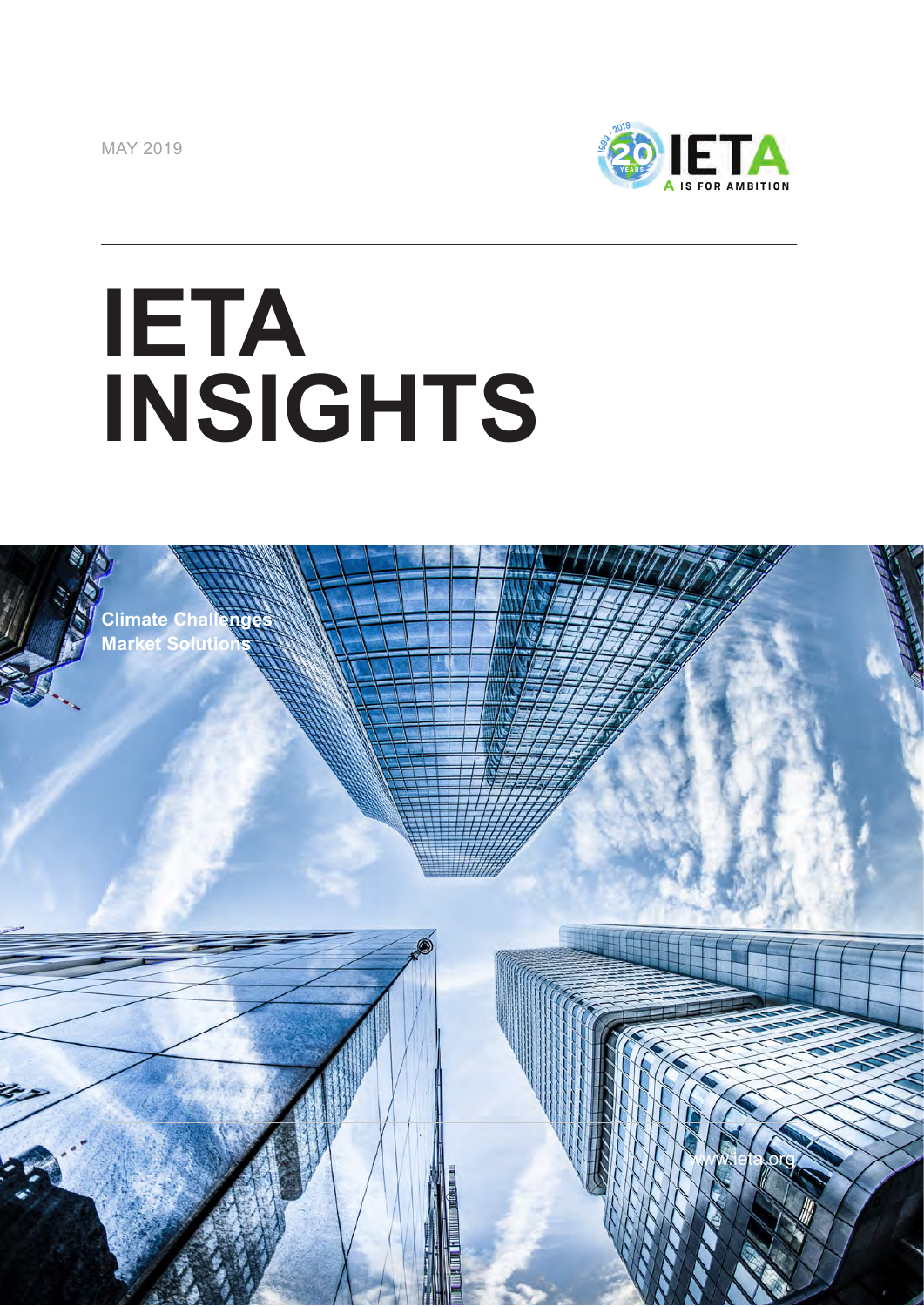

## ON THE ORIGINS OF IETA

THIS MONTH MARKS IETA'S 20TH ANNIVERSARY. ONE OF ITS FOUNDERS, FRANK JOSHUA, RECOUNTS THE IETA ORIGIN STORY

This month marks 20 years since IETA was officially launched. The story of its beginnings, at a UN Conference on Trade and Development (UNCTAD) meeting in London at the IPE, is well known. But, in actual fact, the real story of IETA's origins begins in June 1992.

Twenty-seven years ago this month, the Earth Summit was held in Rio. While most famous for culminating in the establishment of the UN Framework Convention on Climate Change (UNFCCC), the discussions also took on how to design a global carbon tax. Recognising the administrative headache of such an endeavour, UNCTAD proposed a novel solution: put legally-binding caps on carbon emissions and use markets to trade carbon emission allowances and carbon credits.

UNCTAD's suggestion was the brainchild of Michael Grubb, who – at the time – was Professor of Petroleum Economics at the Royal Institute of International Affairs in London. Grubb had first presented his cap-and-trade idea in 1989 to Ken Dadzie, then Secretary-General of UNCTAD.

**To be clear - carbon trading was a controversial idea from the start**

Dadzie immediately saw the potential for a global carbon trading system to transform not only the way we deal with global climate change, but also the economic and financial relationship between developed and developing countries – with clean technologies, finance and management services flowing from North to South, and supplies of carbon credits flowing in the opposite direction.

The general response was "Nice idea, Mr Dadzie!" But inside UNCTAD "trading pollution" was widely panned… But the boss wanted it done! After making the rounds within UNCTAD, the Michael Grubb dossier eventually landed on my desk.

By 1992, I was in charge of carbon trading in UNCTAD's Finance Division. In my quest to find a conference room in Rio to hold a seminar on carbon trading during the Earth Summit, I reached out to Paolo Protasio, who I had met in 1986 when he was chairman of the Latin American Trading Association in Rio de Janeiro. This June 1992 Rio Carbon Trading Seminar was the start of a beautiful journey that led all the way to the formation of IETA seven years later…

Fast forward to the summer of 1996, with Kyoto Protocol negotiations well underway. I organised the First UNCTAD Emissions Trading Policy Forum, hosted by Dr Richard Sandor in Chicago. There, for the

first time, the idea of an industryled international emissions trading association was floated. By the time the Second UNCTAD Emissions Trading Policy Forum convened a year later in Toronto, hosted by Maurice Strong, the UN's Deputy Secretary General at the time, the idea of an industry-led emissions trading association was actually on the conference agenda.

The December 1997 Kyoto Protocol agreement gave us added impetus. At the following year's UN climate talks, in Buenos Aires, a steering committee led by Maurice Strong , Bjorn Stigson, President of the World Business Council on Sustainable Development (WBCSD), and myself was given the task of delivering the International Emissions Trading Association (IETA)… which we did in June 1999, just seven months later.

To be clear – carbon trading was a controversial idea from the start. And although the Government of Brazil, led by Ambassador Gylvan Meiro Filho, was the main driving force behind the Clean Development Mechanism (CDM) for carbon credits, the Brazilian government by and large had serious reservations about cap and trade – fearing that it could be used to constrain the growth and development of developing economies.

But by 1997, the head of UNCTAD was now the former Finance Minister of Brazil, Ambassador Rubens Ricupero, who had also chaired the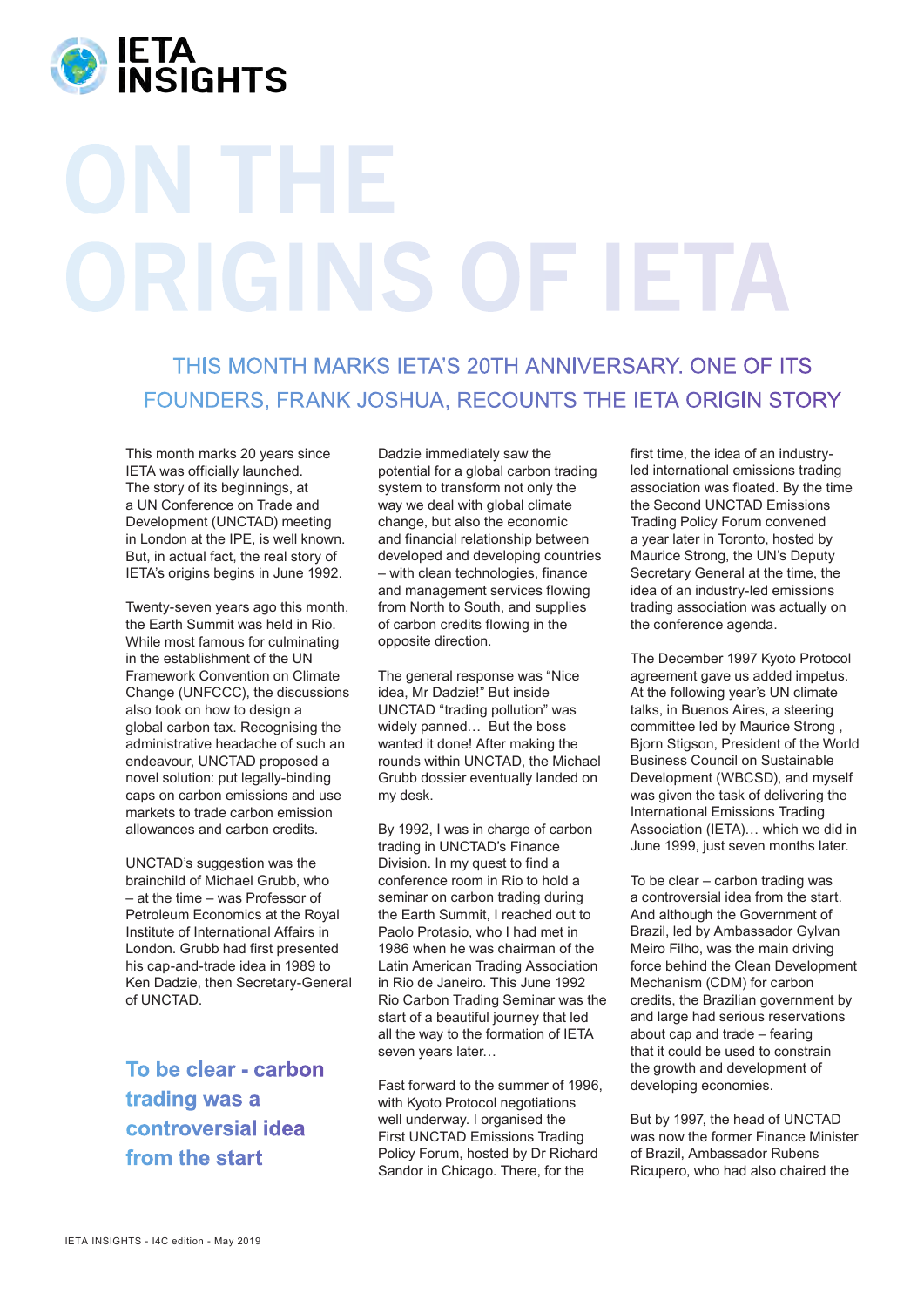



**Dadzie immediately saw the potential for a global carbon trading system to transform the way we deal with global climate change and the relationship between developed and developing countries**

Rio Earth Summit in 1992. Ricupero gave me his full support to push ahead with the launch of IETA. And, in turn, I offered to nominate Paulo Protasio, with the backing of the Government of Brazil, to be the first President of IETA.

Things moved very quickly then, and with the EU ETS kicking off in 2005, IETA's work and membership soon exploded.

It's satisfying to be here, 20 years on, and see what our hard work has achieved. But there are still so many challenges ahead, and our work is far from done. Over the past 20 years, IETA has asserted itself time again as the leading voice of business on carbon markets and has successfully contributed thoughtful and meaningful input to policy arena all around the world. I look forward to seeing what IETA can achieve in the next 20 years!

*Frank is widely recognised as one of the fathers of carbon trading. His experience includes 25 years in leadership positions at the United Nations in Geneva (1981-2006) where, among other things, he led the UN's International Expert Group on Emissions Trading (1990-99), the UNCTAD Emissions Trading Policy Forum (1996-99), and the International Working Group on the Clean Development Mechanism (CDM), (1998-99). Frank is one of the founders of the International Emissions Trading Association, and was its first* 

*Executive Director (1999-2001). He is an Honorary Member of IETA.*

*Frank has been fortunate to be able to combine a distinguished UN career with executive positions in the private sector, mainly in Europe and China, including: Global Director of Carbon Trading at Andersen, London, UK (on leave from UN); Managing Director, Natsource Tullett Europe, London, UK (on leave from UN); CEO at a carbon projects developer in Beijing, China; and Executive Director at a carbon projects fund manager in Hong Kong. He is currently CEO at Emissions Asset Management, a member of the Carbon Asset Group.*